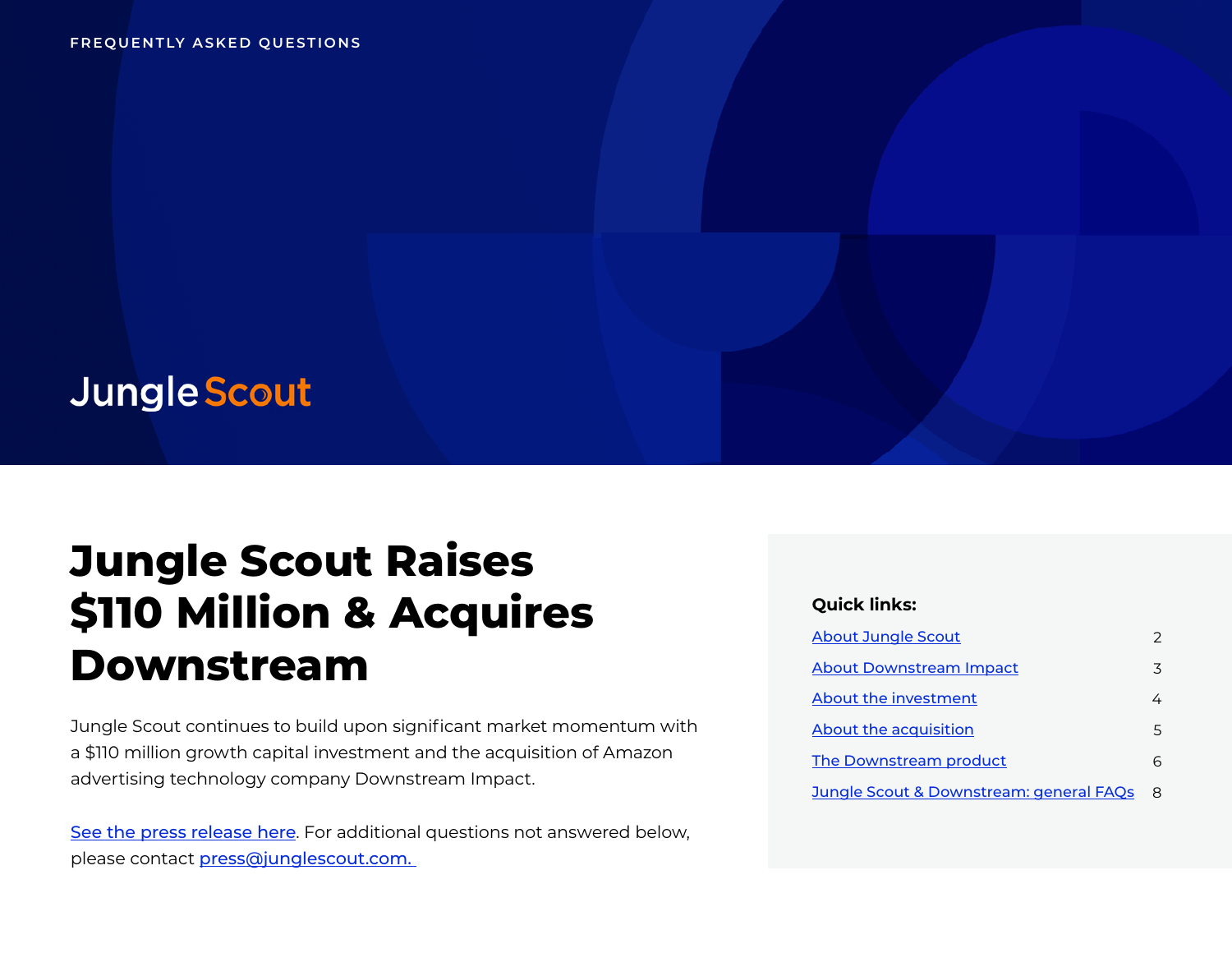## <span id="page-1-0"></span>**About Jungle Scout**

#### **What is Jungle Scout?**

[Jungle Scout](https://www.junglescout.com/?utm_source=faq&utm_medium=pdf&utm_campaign=downstream-announcement) is the leading all-in-one platform for selling on Amazon. Founded in 2015 as the first Amazon product research tool, Jungle Scout today features a full suite of bestin-class business management solutions and powerful market intelligence resources to help entrepreneurs and brands manage their ecommerce businesses.

#### **Fast Facts:**

- Founded: 2015
- Headquarters: Austin, Texas
- Team size: 200 employees
- Customers: 500,000 brands and entrepreneurs
- Attributed Amazon revenue: \$8 billion
- Supports 10 global Amazon marketplaces

## **About Jungle Scout: the Products**

[Jungle Scout's all-in-one platform](https://www.junglescout.com/products/jungle-scout/?utm_source=faq&utm_medium=pdf&utm_campaign=downstream-announcement) features solutions for entrepreneurs and brands to start and scale their business on Amazon, from product research and sourcing to keyword and listing optimization, review automation, sales and inventory management, and more.

[Jungle Scout Cobalt](https://www.junglescout.com/solutions/brands-agencies/?utm_source=faq&utm_medium=pdf&utm_campaign=downstream-announcement) is the leading market intelligence and product insights platform built to help brands win the Amazon channel. Cobalt offers unparalleled market access, segment and trend analysis, and content optimization — all informed by the industry's most accurate Amazon sales data.

#### **Founder & CEO:**

Greg Mercer, 33, is a leader in the Amazon selling community who originally built Jungle Scout as a Chrome extension to automate the process of finding products to sell on Amazon, helping people build their own businesses and pursue financial freedom. Today, Greg leads a team of 200 global employees who have built Jungle Scout into a robust platform of best-inclass business management solutions and powerful market intelligence software.



**Greg Mercer CEO** LinkedIn

*"As an Amazon seller myself, I started Jungle Scout in 2015 to help other entrepreneurs build businesses and find financial freedom on Amazon. And even then I knew the ecommerce opportunity would only grow. Jungle Scout has been profitable since day one and has attracted a global customer base of entrepreneurs and brands interested in selling on Amazon. Today, we've expanded our product to help those businesses manage every step of their selling journey. As the world turns decidedly to ecommerce, we're experiencing enormous growth and acting on our mission to empower the world's brands with essential insights to understand and sell in the evolving ecommerce marketplace."*

*"Advertising is a critical lever brands use to be truly competitive on Amazon, but it's also an undeniable pain point. Jungle Scout sought out the absolute best AI-powered technology to add to our platform. After evaluating dozens of advertising tools, Downstream came out on top as the uncontested best solution for managing and optimizing Amazon advertising programs. We're thrilled to bring Downstream into the Jungle Scout family."*

**- Greg Mercer**, Jungle Scout Founder & CEO

**How can I demo Cobalt?** You can schedule a demo [here](https://www.junglescout.com/demo/?utm_source=faq&utm_medium=pdf&utm_campaign=downstream-announcement).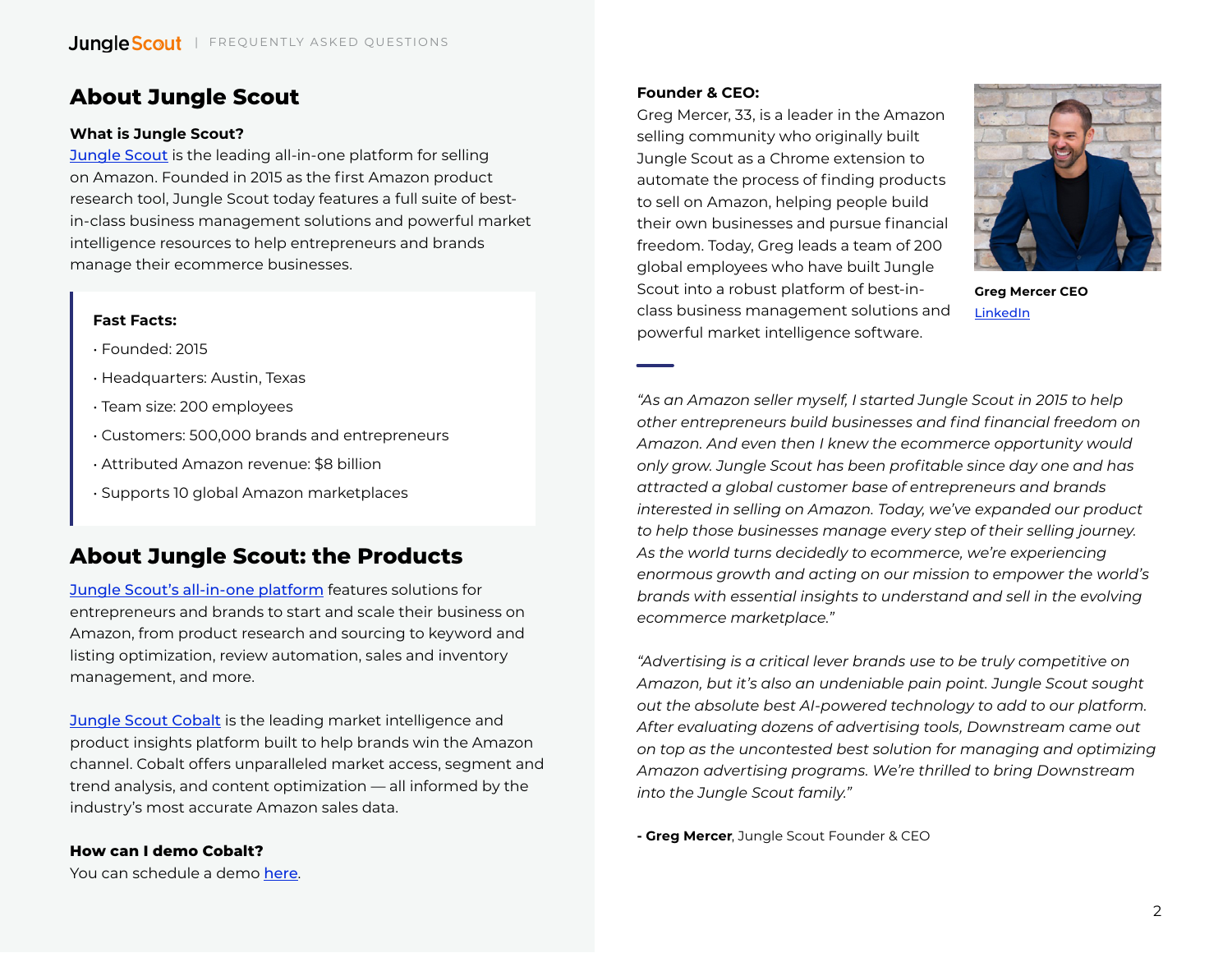## <span id="page-2-0"></span>**About Downstream Impact**

#### **What is Downstream?**

[Downstream Impact](https://www.downstreamimpact.com/?utm_source=faq&utm_medium=pdf&utm_campaign=downstream-announcement) is an Amazon advertising software platform which allows brands to better measure, manage, and optimize their presence on Amazon. Founded in 2017 by former Amazon employees, Downstream's powerful AI-driven algorithm helps brands capitalize on the explosive growth of Amazon's explosive ad business.

#### **Fast Facts:**

• Founded: 2017

- Headquarters: Seattle, Washington
- Team size: 11 employees
- Customers: 5,000 brands, including  $(p)$ ,  $\mathscr{BIC}$ , and global CPG brands
- Manages more than \$250 million in Amazon ad spend every year
- Attributed Amazon revenue: \$2 billion (2020)
- Member of Amazon's Marketplace Developer Council

#### **Financials**:

- \$5 million in funding to date
- Investors include: Haystack, Joe Montana's Liquid2 Ventures, Techstars, Revel Partners, DNX, and Founders' Co-op, among others

#### **Founders: Connor Folley & Salim Hamed**

Connor Folley is co-founder and CEO of Downstream. Connor led teams internally at Amazon and on the agency side, and his understanding of Amazon and its unique demands is truly one of a kind. The world's largest consumer brands have sought Connor's ability to decode the confounding black box that Amazon represents, and hundreds more use Downstream's technology to drive share on the platform.



**Connor Folley, CEO** [LinkedIn](https://www.linkedin.com/in/ctfolley/)

*"We've watched Amazon's advertising business grow faster than Google and Facebook combined over the past year, but effectively advertising on Amazon is challenging. Downstream provides ad performance insight within the context of a brand's costs and budgets, giving a more comprehensive perspective designed to optimize ad campaigns. As part of the Jungle Scout platform, we believe we can help brands connect these insights to enhance their ecommerce strategies."* **- Connor Folley,** CEO

Salim Hamed is Co-founder and CTO of Downstream. He has spent his career empowering organizations to make datadriven decisions through analytics. Prior to Downstream, Salim worked at Amazon for nearly 6 years in various analytical and engineering roles. Most recently, he led an engineering team at AWS focused on building analytical applications that find optimization opportunities for AWS customers.



**Salim Hamed, CTO** [LinkedIn](https://www.linkedin.com/in/salim-hamed/)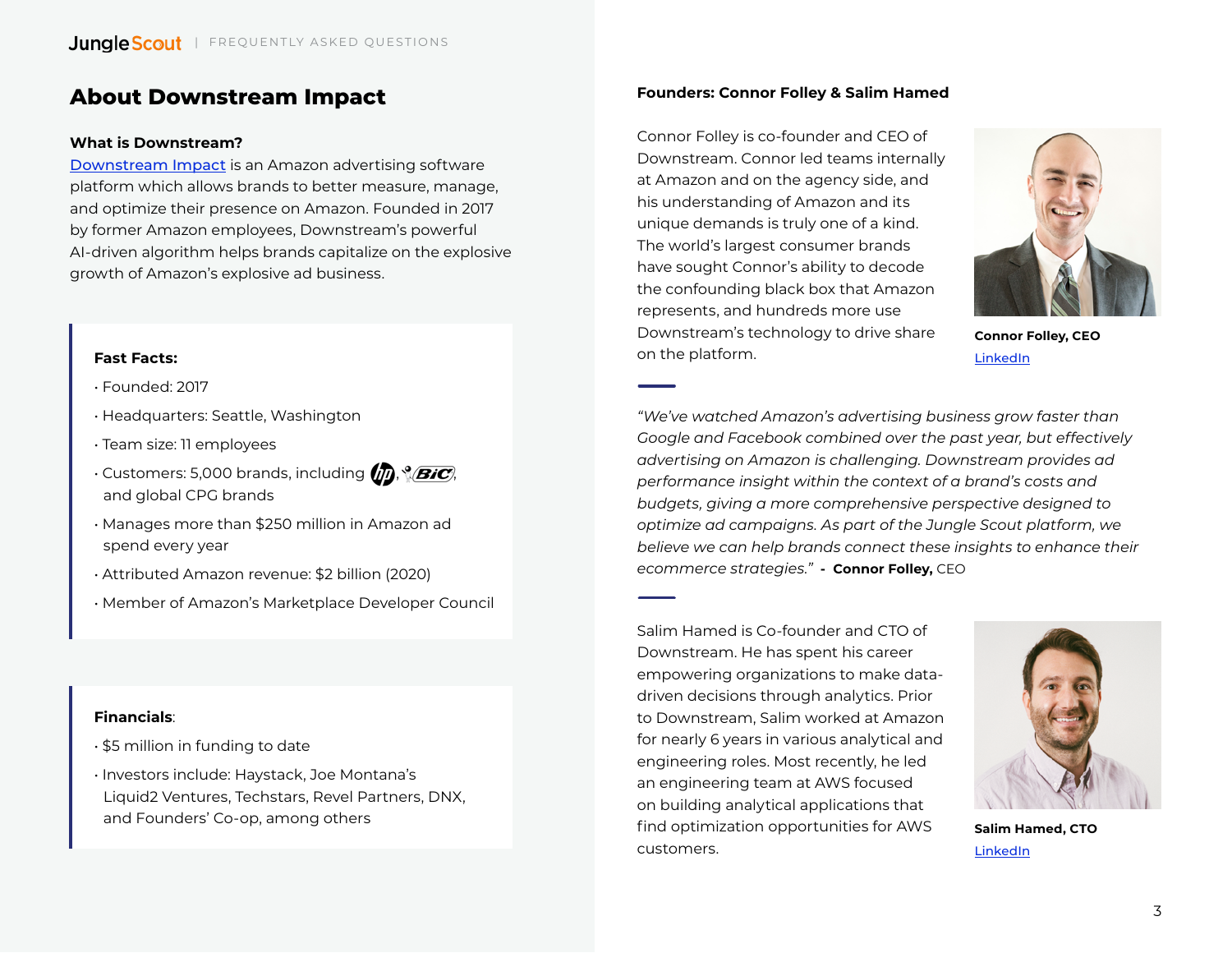## <span id="page-3-0"></span>**About the investment**

Jungle Scout has raised \$110 million in growth capital. The investment was led by Summit Partners and Jungle Scout Founder & CEO Greg Mercer.

## **About Summit Partners**

Founded in 1984, Summit Partners is a global alternative investment firm that is currently managing more than \$23 billion in capital dedicated to growth equity, fixed income and public equity opportunities. Summit invests across growth sectors of the economy and has invested in more than 500 companies in technology, healthcare and other growth industries. Summit maintains offices in North America and Europe and invests in companies around the world.

#### **What ties does Summit have to ecommerce companies?**

Summit has partnered with more than 30 companies across the [e-commerce and consumer landscape](https://www.summitpartners.com/companies/sector/internet-e-commerce), including Uber, Brooklinen, TinyPrints, and ShipMonk.

#### **Why did Summit invest in Jungle Scout?**

*"Jungle Scout was one of the first companies to identify the opportunity to provide SaaS-based tools to help businesses and brands expand their ecommerce footprints on Amazon and beyond, and the company has built on this leadership position over the last several years. We believe Jungle Scout's technology is robust and highly scalable, designed to help a company to grow as the Amazon third-party selling ecosystem has expanded. We believe the addition of Downstream Impact will add to this product and engineering strength, and we are thrilled to be a part of the company's growth journey."* **- Neil Roseman,** Technologist-in-Residence at Summit Partners and Jungle Scout Board Director

For more information, please see [www.summitpartners.com](https://www.summitpartners.com/) or follow on [LinkedIn](https://www.linkedin.com/company/summit-partners).

## **Jungle Scout's Plans**

In addition to Jungle Scout's expansion of its technology suite with the acquisition Downstream Impact, this investment will support the company's continued growth and delivery of full-scale ecommerce brand management solutions.

Jungle Scout will continue to innovate and invest in all of our solutions, especially Cobalt, providing the most powerful, data-driven technology to help brands win on Amazon.

*"For everything from new product discovery to R&D, Amazon advertising, reporting and analytics, Jungle Scout is going to be the solution that helps brands win on Amazon. We're doing that through the acquisition of Downstream, and we're also investing tremendously in our product and product teams to make sure that we are the fastest innovators in the entire industry."*  **- Greg Mercer,** Founder & CEO, Jungle Scout

#### **What are Jungle Scout's plans for Walmart?**

The Jungle Scout team is actively working on product support for Walmart's online marketplace to help brands and businesses sell on Walmart.com. We plan to surface Walmart sales data for brands and third-party sellers, essentially delivering all the same functionality we do for Amazon — keyword data, analytics, optimization tools, advertising management, and more.

#### **Will Jungle Scout continue to open new global offices?**

In late 2020, Jungle Scout opened new hubs in China (Hangzhou and Qingdao), in addition to offices in Shenzhen, China, as well as Vancouver, BC and Austin, Texas, our global headquarters. We will continue to evaluate the need for additional offices worldwide and support our remote workforce.

#### **What are Jungle Scout's hiring plans?**

Jungle Scout will hire as many as 200 new team members in 2021.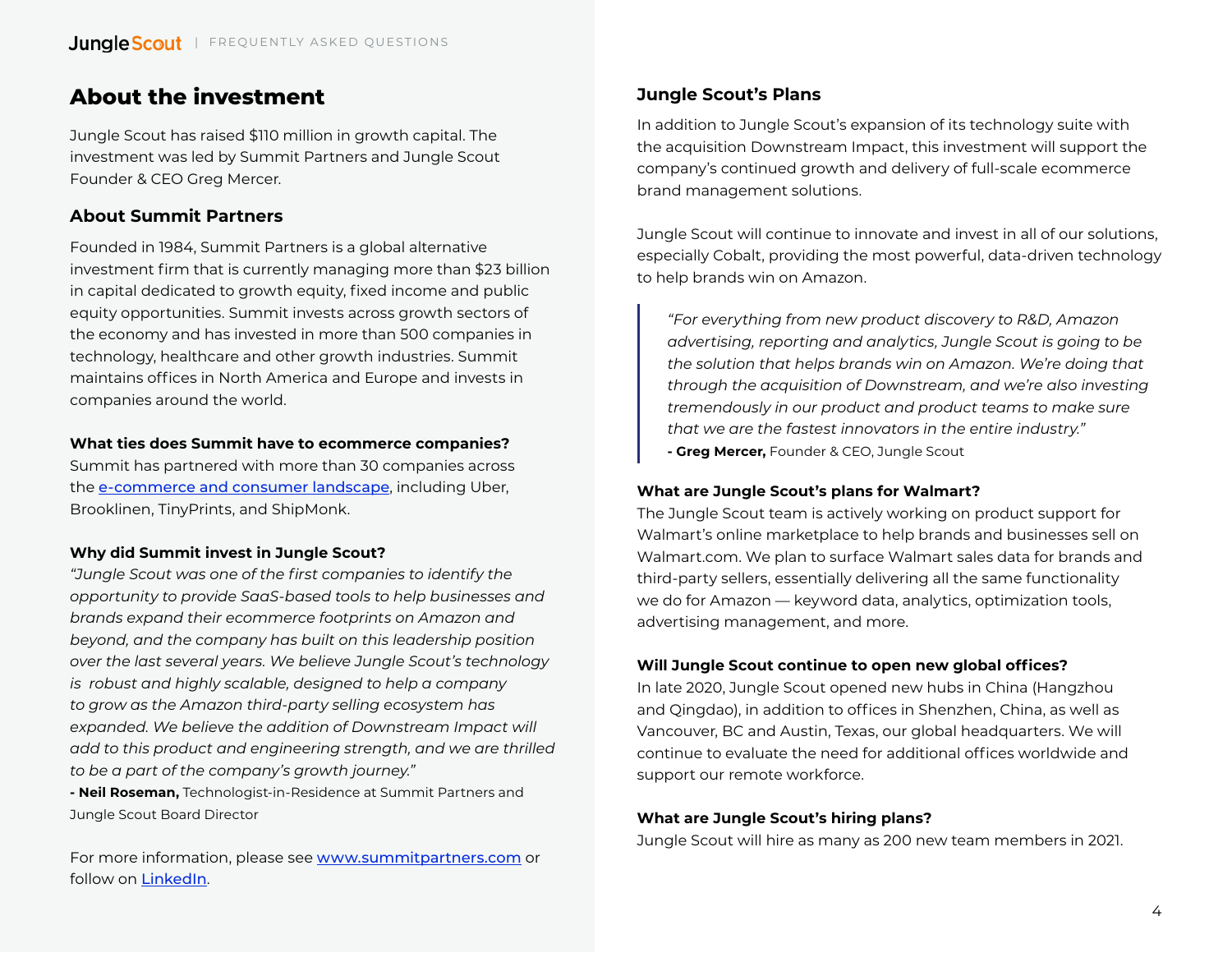## <span id="page-4-0"></span>**About the acquisition**

### **Why is Jungle Scout acquiring Downstream?**

Downstream will help Jungle Scout better serve brands and agencies, as well as provide an exceptional advertising solution for our current and future customers.

Since Greg Mercer started Jungle Scout in 2015, the company has helped half a million third-party sellers build profitable businesses on Amazon. In the past year, Jungle Scout also built a powerful new marketing intelligence and product insights solution that helps some of the world's largest brands and agencies win the Amazon channel.

However, for Jungle Scout customers of all types, there remained one missing piece of the puzzle: a solution to help them manage and optimize their advertising spend on Amazon. *"When we decided we were ready to introduce an Amazon advertising optimization solution, what we realized was that it was going to take us too long to build the best solution in the market — that's when our eyes turned to what was already out there: more than 50 ecommerce advertising technologies. We tried them all out, we came to the clear conclusion that Downstream far and away had the best solution out there. We connected with the team and were incredibly impressed with their Amazon backgrounds, their level of knowledge, and their commitment to their customers."* 

**- Greg Mercer**, Jungle Scout Founder & CEO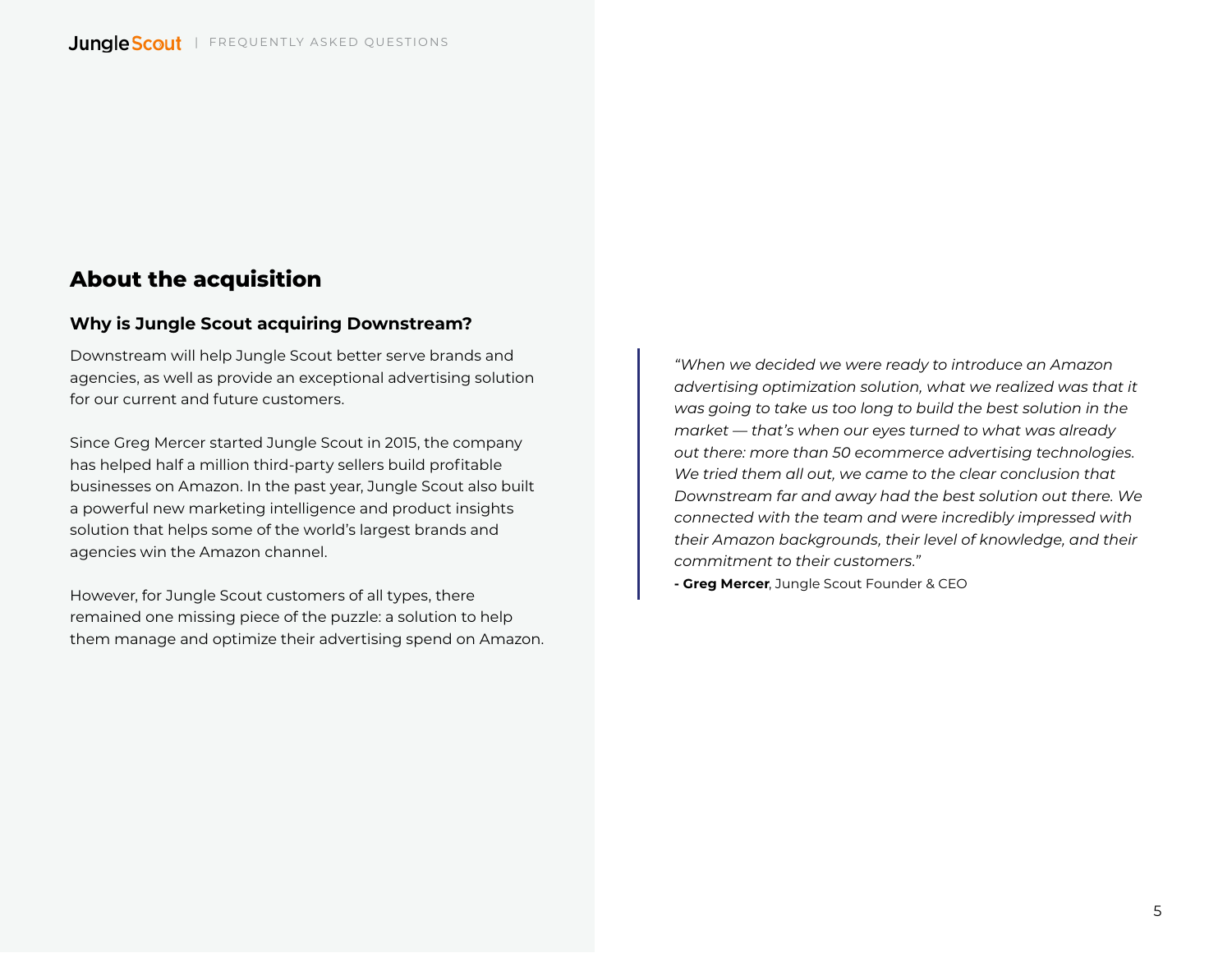## <span id="page-5-0"></span>**About Downstream: the Product**

#### **What does Downstream do?**

- **Amazon channel insights:** Measure advertising performance at scale to understand how the Amazon channel is performing compared to other sales channels. Use shelf intelligence and planning to track your brand's positioning in the market, gain insight into the competitive landscape, and see trends in search activity.
- **Automation and optimization:** Downstream's machine learning algorithm automatically optimizes campaigns based on metrics that matter, providing brands the flexibility to select relevant KPIs while letting Downstream systems take the wheel.
- **Analytics and reporting with dashboards:** Build businessready reports and conduct ad-hoc analytics using any data source available in Downstream so you can quickly answer questions about your Amazon business.
- **Data warehousing:** Brands can own their data with Downstream's powerful and automated data warehousing, which stores a long-term record of the data, securely saves it in perpetuity, and enables long-term forecasting.



#### **How does Downstream work?**

Downstream uses artificial intelligence tools to power a software platform that automates the search-ad creation process and ad campaign optimization. Find more information on the different algorithms and automation functionalities Downstream enables [here](https://docs.downstreamimpact.com/categories/automation?utm_source=faq&utm_medium=pdf&utm_campaign=downstream-announcement).

**Where does Downstream's data come from?** Downstream's data come from various Amazon APIs including the Amazon Advertising API, Amazon Selling Partner APIs, and MWS APIs. Additionally, Downstream has a proprietary dataset that provides shelf intelligence data for Amazon.

#### **What does Downstream do with the data?**

Downstream analyzes data to provide customers with easier reporting and analytics to better measure and understand "what happened" as well as providing insights to tell customers "what to do next." Downstream even uses machine learning automation to take actions on behalf of customers to optimize their advertising and sales on Amazon, and it acts as a system of record for customers' Amazon data, integrating and storing all relevant data, and providing interfaces to easily access this data in real time.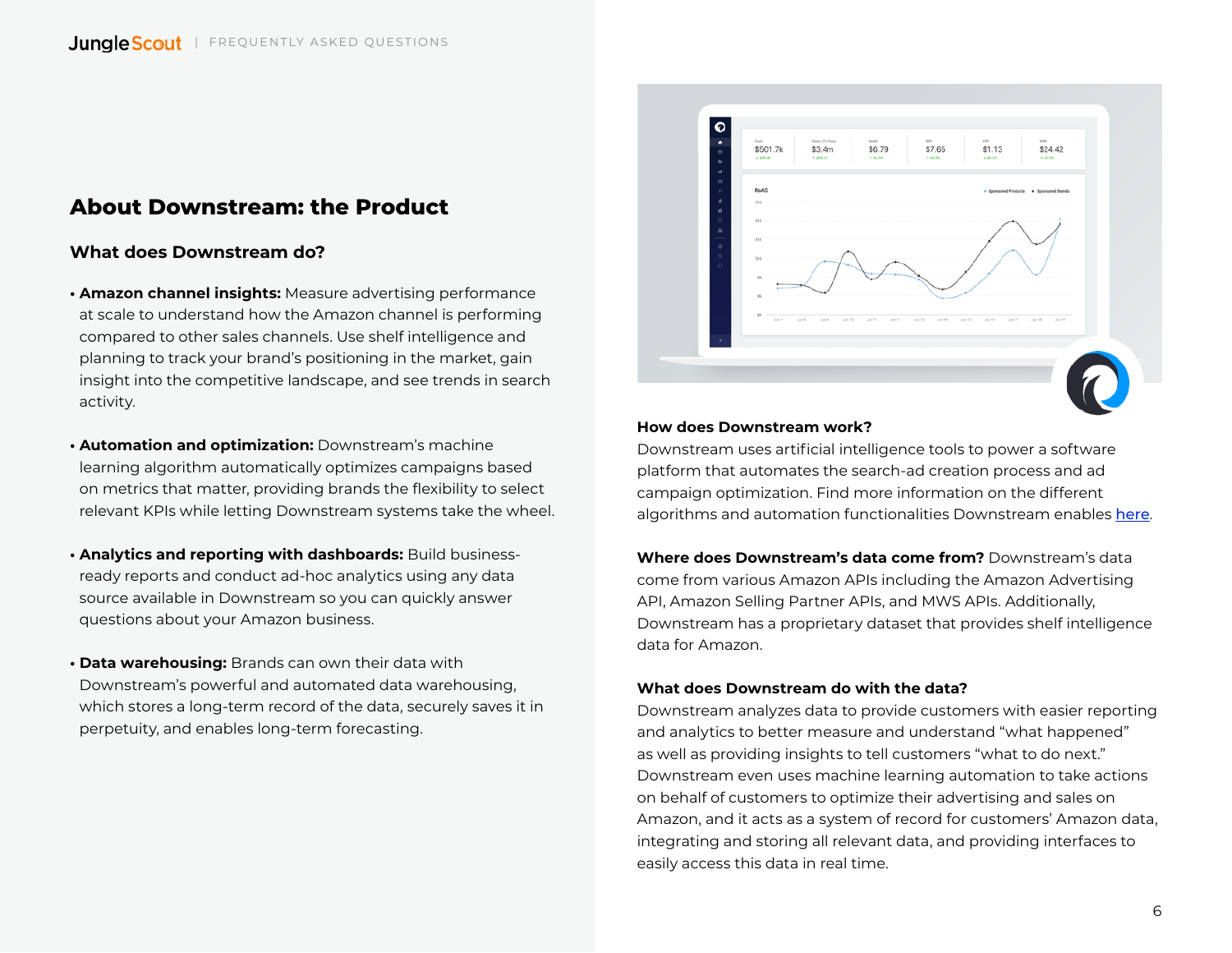#### **What makes Downstream different?**

- **Founded by former Amazon employees:** Founders Connor Folley and Salim Hamed saw the opportunity to revolutionize advertising management up close while at Amazon. Since leaving Amazon, members of the Downstream team have managed Amazon advertising for brands including Energizer, Hershey's, and Crayola.
- **Ecommerce-native technology:** To advertise on a retail platform, brands need a native solution because they must take into account a host of variables unique to advertising at the point of sale (e.g. inventory, profitability, shipping costs, buy box competition)
- **Enterprise-grade software:** Downstream was built to scale for the largest brands in the world. It features robust governance and permissions to control who has access to which data and features.
- **Data ownership:** Downstream uniquely stores a long-term record of your data (outside of the 90 days available from Amazon), keeping it secure from day one, saving it in perpetuity, and giving you the sight to facilitate long-term forecasting.

#### **Does Downstream support advertising on platforms other than Amazon?**

Downstream does not support other platforms at this time but, will work to expand its ecommerce offerings in the future.

#### **Who should use Downstream?**

Downstream's customers range from major global consumer brands that sell on Amazon to ad agencies leveraging the Amazon channel for their clients.

#### **How much does Downstream cost?**

Downstream charges a flat, competitive subscription fee based on the features a brand needs — not a percent of media spend. Downstream offers month-to-month pricing with no commitment as well as annual plans and ranges from \$350 to \$1,000+ per month. There is also a free version of the product as well as custom enterprise pricing for global brands and agencies.

**How can I demo Downstream?** You can schedule a demo [here](https://www.junglescout.com/demo/?utm_source=faq&utm_medium=pdf&utm_campaign=downstream-announcement).